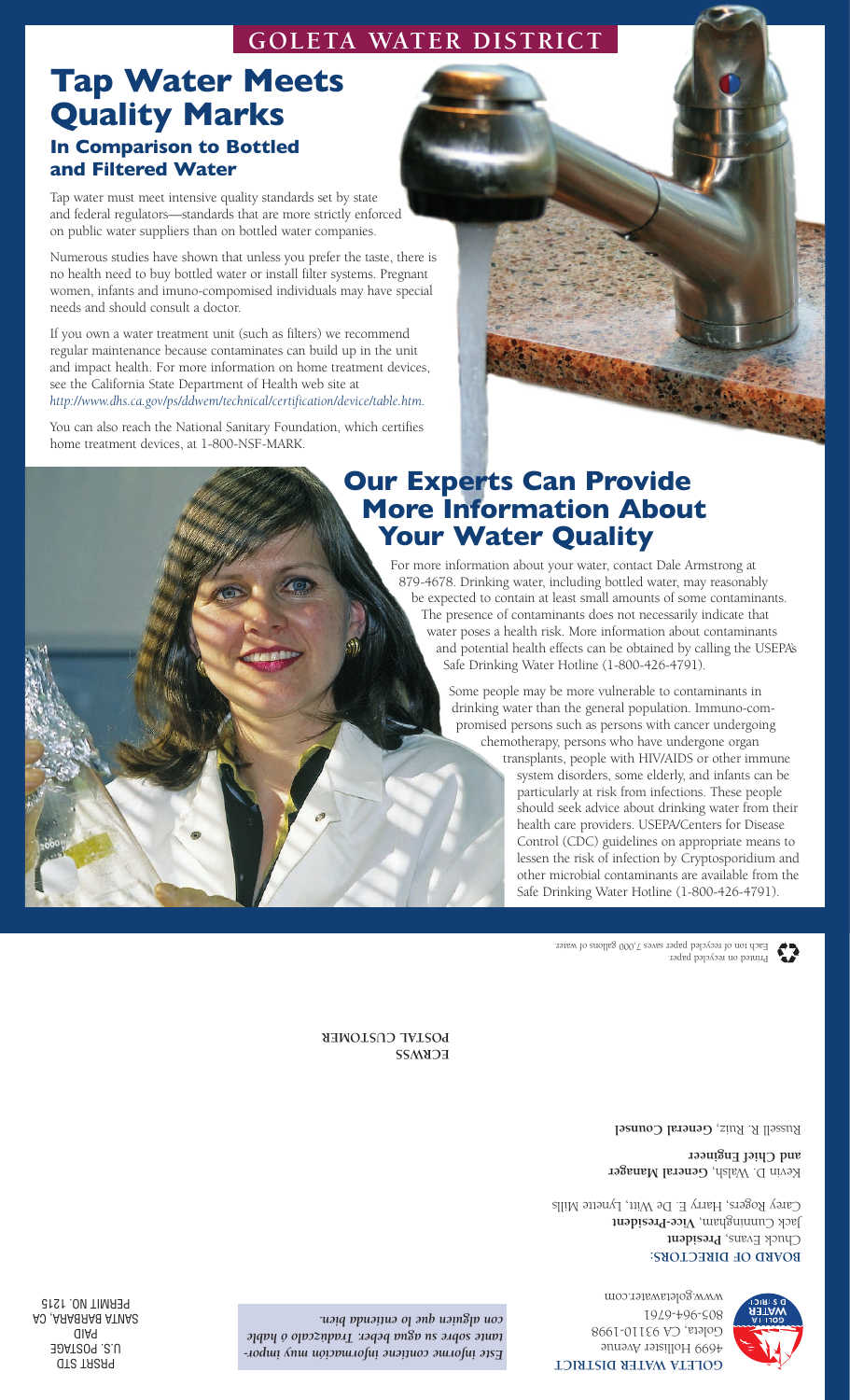

*INFORMATION ABOUT YOUR WATER*



*Goleta Water District is once again proud to report the results of its exhaustive, ongoing testing program in this annual Consumer Confidence Report. Last year, as in years past, Goleta's tap water was better than or equal to all federal and state drinking water health standards.*

*The District is committed to providing you, our customers, with high-quality supplies in adequate quantity and at the lowest reasonable cost.*

### **How You Can Get Involved**

Our Board of Directors normally meets the second Tuesday of each month at 7 p.m. in the District Board Room at 4699 Hollister Avenue in Goleta. Please feel free to participate in these meetings.

Visit *www.goletawater.com* for more information.



# **2006 CONSUMER CONFIDENCE REPORT We PASSED the Test— Your Water Meets All Standards Again**

### **Your Water Starts With a High-Quality Source**

The main sources of your drinking water are Lake Cachuma and the State Water Project, which are both treated at the District's Corona del Mar Water Treatment Plant. In addition, the District maintains a number of groundwater wells as a backup supply.

But that is just the start of the water quality story. Our water quality operators are all state-certified and on the job every day and around-the-clock to ensure your water always meets quality standards.

We conduct thousands of tests each year throughout the water system. Our testing schedule includes daily, weekly, monthly, semi-annual and annual tests.

We use our own laboratory and also independent state-certified laboratories. The accuracy of the testing is astonishing. We can detect some substances at the level of one hundredth of a part in a billion parts of water. This is equivalent to finding one drop of a substance in 1,300,000 gallons of water.

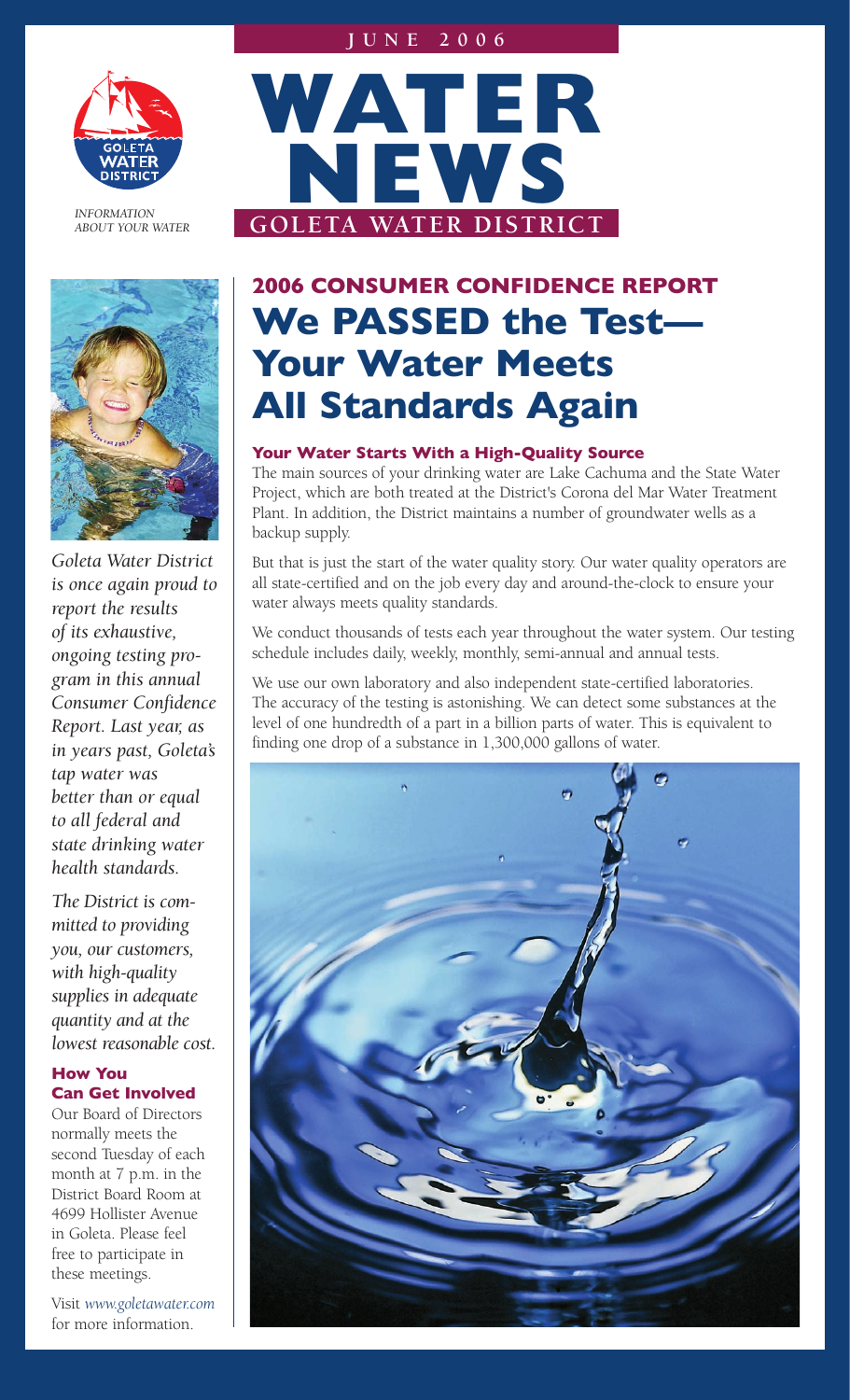## **Providing Excellent Water Quality is Our Priority**

In order to ensure that tap water is safe to drink, the U.S. Environmental Protection Agency (USEPA) and the State Department of Health Services (Department) prescribe regulations that limit the amount of certain contaminants in water provided by public water systems. Department regulations also establish limits for contaminants in bottled water that must provide the same protection for public health.

## **Water in the Environment**

*The sources of drinking water (both tap water and bottled water) include rivers, lakes, streams, ponds, reservoirs, springs, and wells. As water travels over the surface of the land or through the ground, it dissolves naturally-occurring minerals and, in some cases, radioactive material, and can pick up substances resulting from the presence of animals or from human activity. Contaminants that may be present in source water include:*

- Microbial contaminants, such as viruses and bacteria, that may come from sewage treatment plants, septic systems, agricultural livestock operations, and wildlife.
- Inorganic contaminants, such as salts and metals, that can be naturally-occurring or result from urban stormwater runoff, industrial or domestic wastewater discharges, oil and gas production, mining, or farming.
- Pesticides and herbicides, which may come from a variety of sources such as agriculture, urban stormwater runoff, and residential uses.
- Organic chemical contaminants, including synthetic and volatile organic chemicals, that are by-products of industrial processes and petroleum production, and can also come from gas stations, urban stormwater runoff, agricultural applications, and septic systems.
- Radioactive contaminants, which can be naturallyoccurring or be the result of oil and gas production and mining activities.

#### **DEFINITIONS USED IN THE CHART:**

**Maximum Contaminant Level (MCL):** The highest level of a contaminant that is allowed in drinking water. Primary MCLs are set as close to the PHGs (or MCLGs) as is economically and technologically feasible. Secondary MCLs are set to protect the odor, taste, and appearance of drinking water.

**Maximum Contaminant Level Goal (MCLG):** The level of a contaminant in drinking water below which there is no known or expected risk to health. MCLGs are set by the U.S. Environmental Protection Agency.

**Public Health Goal (PHG):** The level of a contaminant in drinking water below which there is no known or expected risk to health. PHGs are set by the California Environmental Protection Agency.

**Maximum Residual Disinfectant Level (MRDL):** The level of a disinfectant added for water treatment that may not be exceeded at the consumer's tap.

**Maximum Residual Disinfectant Level Goal (MRDLG):** The level of a disinfectant added for water treatment below which there is no known or expected risk to health. MRDLGs are set by the U.S. Environmental Protection Agency.

**Primary Drinking Water Standard or PDWS:** MCLs and MRDLs for contaminants that affect health along with their monitoring and reporting requirements, and water treatment requirements.

**Treatment Technique (TT):** A required process intended to reduce the level of a contaminant in drinking water.

**Regulatory Action Level (AL):** The concentration of a contaminant which, if exceeded, triggers treatment or other requirements which a water system must follow.

**N/A:** Not applicable.<br> **ppb:** Parts per billion or micrograms per liter.<br> **ppm:** Parts per million or milligi

**ppm:** Parts per million or milligrams per liter. **pCi/l:** Picocuries per liter (a measure of radiation) **µmhos/cm:** micromhos per centimeter (an indicator of dissolved minerals in the water). **Variances and Exemptions:** State or EPA permission not to meet an MCL or a treatment technique under certain conditions.

#### **FOOTNOTES TO THE CHART:**

 $1$  In March 2002 a sample taken at University Well had a detection of 0.9 ppb dichloromethane. University Well was not in use at this time. Subsequent samples taken at this well have been non-detect for dichloromethane.

- $2$  Turbidity is a measure of the cloudiness of the water. We monitor it because it is a good indicator of the effectiveness of our filtration system.
- 3 Turbidity of the filtered water must: 1) Be less than or equal to 0.3 NTU in 95% of measurements in a month; 2) Not exceed 1.0 NTU.
- Conventional surface water treatment plants must remove a certain percentage of the TOC in their raw intake water using a specialized treatment technique. The percentage removal required depends on raw water quality characteristics. For Goleta Water District's raw water source, the required percentage is 15%. Due to the nature of Goleta Water District's raw water source TOC, this is not technically feasible. Goleta Water District has received verbal approval of a waiver from this treatment requirement from the USEPA and the California Department of Health Services, and we are awaiting formal written approval.
- 5 Unregulated contaminant monitoring helps EPA and the California Department of Health Services to determine where certain contaminants occur and whether the contaminants need to be regulated. Goleta Water District completed its required Unregulated Contaminant Monitoring Rule (UCMR) testing in 2001. The data in this section of the report are from 2001.
- $6$  Radon is a radioactive gas that you can't see, taste, or smell. It is found throughout the U.S. Radon can move up through the ground and into a home through cracks and holes in the foundation. Radon can build up to high levels in all types of homes. Radon can also get into indoor air when released from tap water from showering, washing dishes, and other household activities. Compared to radon entering the home through soil, radon entering the home through tap water will in most cases be a small source of radon in indoor air. Radon is a known human carcinogen. Breathing air containing radon can lead to lung cancer. Drinking water containing radon may also cause increased risk of stomach cancer. If you are concerned about radon in your home, test the air in your home. Testing is inexpensive and easy. Fix your home if the level of radon in your air is 4 picocuries per liter of air (pCi/L) or higher. There are simple ways to fix a radon problem that aren't too costly. For additional information call the California Radon Program at (916) 449-5674 or call EPA's Radon Hotline (800-SOS-RADON).

Note: The State allows us to monitor for some contaminants less than once per year because the concentrations of these contaminants do not change frequently. Some of our data, though representative, are more than one year old. All of the surface water and distribution system data presented in the tables are from samples taken in 2005, except for the following. The surface water uranium data was are from samples taken obtained in 1999. The surface water silica data was obtained in 2004. All of the groundwater data presented in the tables are from samples taken in 2005, except for the following. The dichloromethane data is from 2002. The silica, odor, phosphate and boron data are from 2001. The sodium, potassium, hardness, alkalinity, bicarbonate, sulfate, chloride, pH, specific conductance, total dissolved solids, color, turbidity, aluminum, magnesium, calcium, fluoride and trihalomethane data are from 2001, 2003 and 2004. The groundwater gross alpha and uranium data were obtained in 1999, 2000 and 2004. The haloacetic acid data is from 1999 and 2000. The radon data is from 2000 and 2003.

#### **Source Water Assessment Available for Review**

A copy of the complete assessment summarized below is available at the District's main office. You may request a summary of the assessment by contacting Operations Manager Michael Kanno at 879-4630

A source water assessment of Lake Cachuma was completed in December 2000, as an attachment to the District's Watershed Sanitary Survey Update. This water source is considered most vulnerable to the following activity associated with contaminants detected in the water supply: gas stations and recreational surface water activities. In addition, this water source is most vulnerable to this activity, for which no associated contaminant has been detected: historic mining operations. An assessment of University well and San Antonio well was completed in January 2002. University well and San Antonio well are considered most vulnerable to injection wells. The District operates these injection wells as part of an aquifer storage and recovery project and closely monitors the quality of the treated surface water that is injected. An assessment of Sierra Madre well was completed in April 2003. Sierra Madre well is considered most vulnerable to sewer collection systems. The District closely monitors the quality of the water in Sierra Madre well for the presence of contaminants that come from sewer collection systems as well as other contaminants.